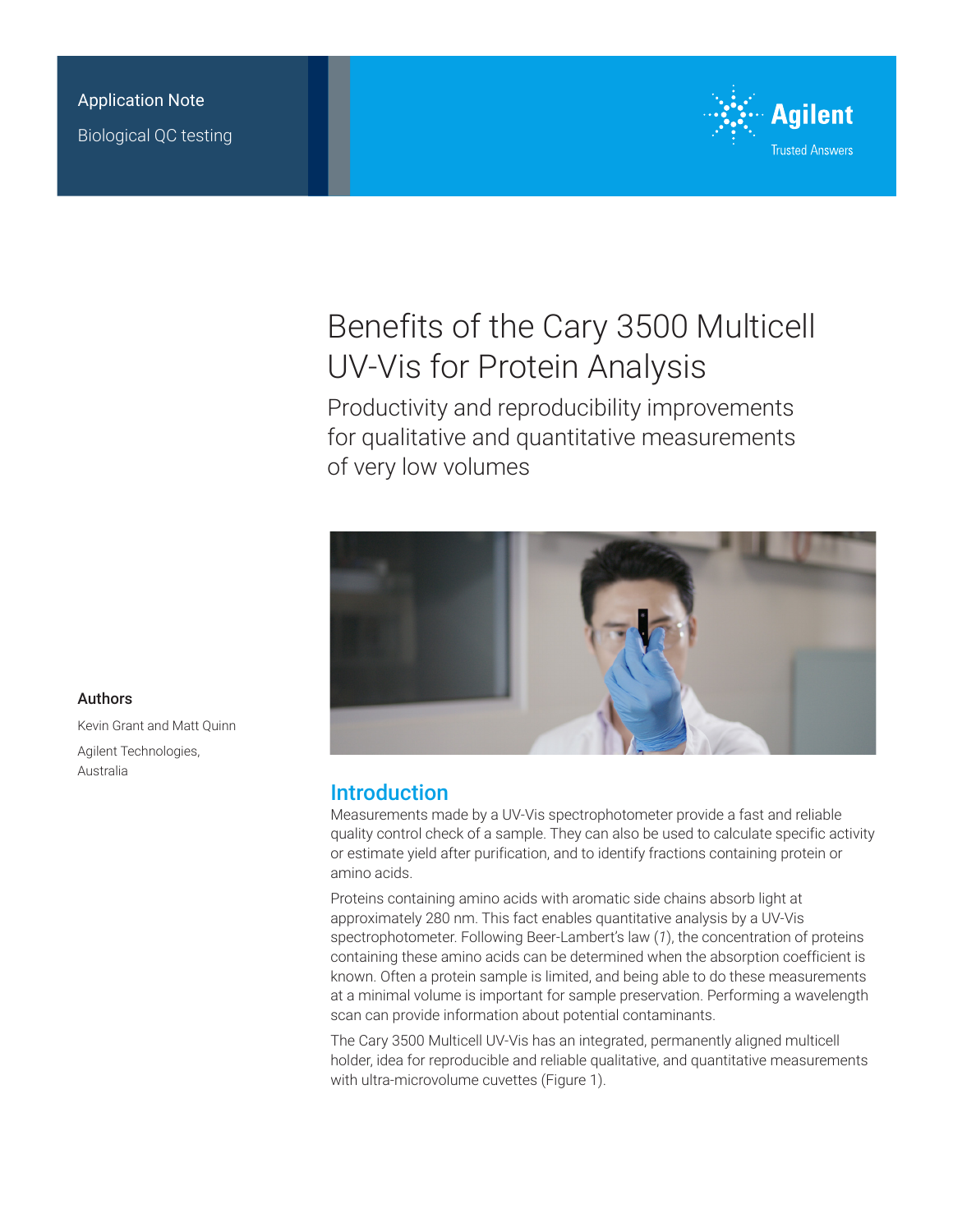

Figure 1. The Cary 3500 UV-Vis has a highly collimated beam, which is less than 1.5 mm wide. The small beam size makes it ideal for use with small aperture cuvettes, such as the one shown here.

This study demonstrates the benefits of the Cary 3500 Multicell UV-Vis spectrophotometer for qualitative and quantitative low volume protein analysis. Bovine serum albumin (BSA) is a commonly used protein standard with a known absorption coefficient and was used for this analysis.

# **Experimental**

#### Samples

A 0.01 M phosphate buffer solution (PBS) was prepared at pH 7.0. A 10 mg/mL stock BSA solution was prepared and then diluted to 0.75, 1.50, 2.25, 3.00, and 3.75 mg/mL.

Six 70  $\mu$ L ultra-microvolume cuvettes with an aperture measuring 2 x 2.5 mm, and a 10 mm optical pathlength were used for measurements (Figure 1). One was used as a reference, and five were used as samples. A standard, 3.5 mL 10 mm pathlength quartz cuvette was used for reproducibility measurements. PBS buffer was used as the reference solution.

#### Instrumentation and method

A Cary 3500 Multicell UV-Vis spectrophotometer was used for all measurements. A wavelength scan was performed from 250 to 350 nm with 1 second signal averaging time and 1 nm data interval. No pre-alignment of the system was necessary.

To demonstrate reproducibility, 20 repeated measurements of the 3.0 mg/mL BSA solution were performed, using an ultra-microvolume cuvette (70 µL), with an identical ultra-microvolume cuvette containing PBS buffer in the reference position. Another set of 10 repeated measurements of the same solution, using a standard 3.5 mL, 10 mm optical pathlength, quartz cuvette were also done. In this case, an identical cuvette containing PBS buffer was used as the reference. These measurements were all performed at 278 nm with signal averaging time of 1 second and spectral bandwidth of 2 nm.

# **Results**

#### Simultaneous measurements

The blank and five BSA samples were measured simultaneously in the Cary 3500 Multicell UV-Vis. Ultramicrovolume cuvettes (2 x 2.5 mm aperture with a 10 mm pathlength) were used. A wavelength scan was performed from 250 to 350 nm to allow for qualitative sample analysis (Figure 2). This data was then used to assess the linearity of the instrument (see the Linearity in microcells section, following).



Figure 2. Simultaneously collected wavelength scans of five BSA samples in 70 µL ultra-microvolume cuvettes.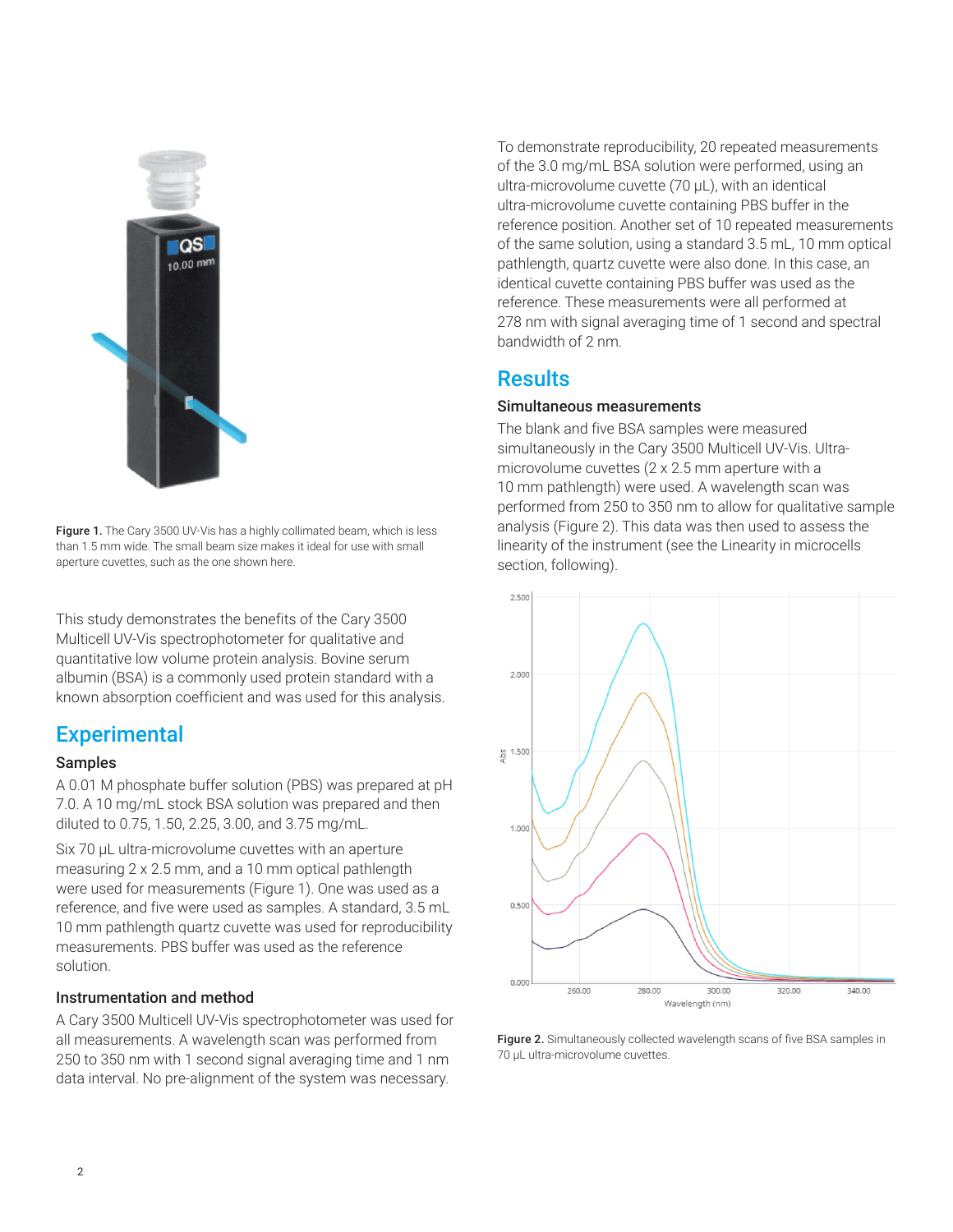#### Protein purity

The absorbance intensity at 350 nm can be used to quantify and correct for the presence of any contaminant in a protein sample. As can be seen on Figure 2, the absorbance at 350 nm in the samples examined here is 0 Abs. Thus, the concentration of BSA in these samples can be accurately determined as directly proportional to the intensity of the peak maximum on the spectrum. No impurity correction is required.

#### Linearity in microcells

The peak maximum evident on each BSA wavelength scan is located at 278 nm (Figure 2). The absorbance intensity at 278 nm peak was extracted for each of the samples, using Cary UV workstation software, and plotted against the protein concentration in each of the samples measured (Figure 3). These data clearly demonstrate the linearity of the Cary 3500 system (Figure 3). The data show that the linear range extends to nearly 2.5 Abs—even when used with the small aperture ultra-microvolume cuvettes.





#### Reproducibility

To demonstrate reproducibility, 20 repeated measurements of the 3.0 mg/mL BSA sample were performed in either a 70 µL, 2 x 2.5 mm aperture ultra-microvolume cuvette, or a 3.5 mL standard cuvette. Both cuvettes had a 10 mm optical pathlength. The reproducibility (standard deviation) of the measurements was not impacted by the reduced size of the aperture window of the ultra-microvolume cuvette, as shown in Figure 4. The standard deviation of the repeated measurements is 0.00042 for the 70 µL ultra-microvolume cuvette and 0.00029 for the standard 3.5 mL cuvette. The average of the measurements using the ultra-microvolume

cuvette was 1.863 Abs. The average of the measurements using the standard 3.5 mL cuvette was 1.858 Abs. The difference between the two was within the measurement uncertainty of the instrument.



Figure 4. The absorbance of 20 repeated measurements for a 70 µL ultra-microvolume cuvette, compared to a standard 3.5 mL cuvette.

A risk of using low volume cuvettes is reduced light throughput, due to a smaller aperture cuvette window, that is commonly part of the cuvette design. Reduced light throughput contributes to both decreased linear absorbance range and decreased measurement reproducibility. The Cary 3500 has a highly focused beam that ensures maximum light through the sample and reproducibility as good as a standard 3.5 mL cuvette (Figure 4).

### **Discussion**

Quantitative measurements can be made via the intensity of the absorbance maxima on a UV-Vis spectrum if the absorption coefficient is known. For samples such as the BSA measured here, this absorption coefficient is known. Where the absorption coefficient is not known, it must be calculated from the slope of a calibration curve, created by measuring multiple standards. This can be a time-consuming process and one that can lead to measurement errors that might not be identified until the end of the experiment.

Analysts may choose to improve confidence in their data by including samples with known concentrations within an analytical sequence. These samples act as internal controls. The concern with this type of measurement is that samples and standards are not measured at the same time, so variables may have changed between measurements. By measuring samples and calibration standards at a single point in time as demonstrated in this note (Figure 2), other